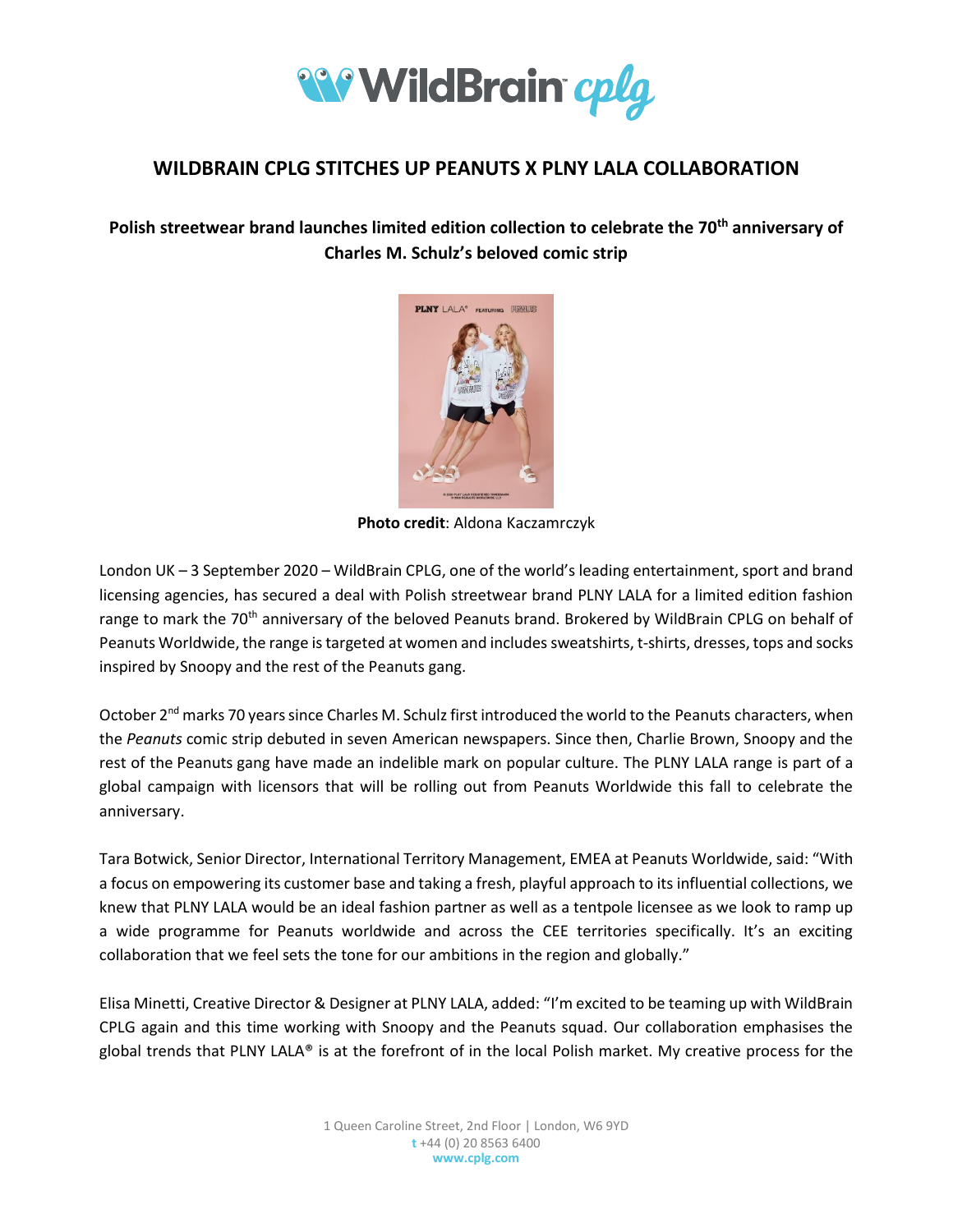

range has involved combining iconic Peanuts cartoon artwork, with streetwear for women who carry an inner girl flame, which has resulted in a collection that is ideal for a feisty LALA girl. This autumn, Peanuts celebrates its 70th anniversary of the first comic strip's debut. Let's continue this inspiring journey together."

Now available to purchase exclusively in PLNY LALA's stores and online at [www.plnylala.pl,](http://www.plnylala.pl/) the launch is being supported by in-store POS, a dedicated website landing page, social media and influencer product seeding, a look book, and a pop-up store in Warsaw. Items in the collection are priced between 39.00 - 599.00 PLN and are offered in a range of sizes.

This new partnership with PLNY LALA bolsters existing Peanuts fashion offerings secured by WildBrain CPLG in Central and Eastern Europe, which include: Polish retailer Smyk for a DTR range which is now launching; LPP for teen and adult collections available at Reserved, Reserved Kids, House, Sinsay and Sinsay Kids; and a range from E Plus M which is being focused towards teens and adults. Beyond fashion, Carbotex will soon launch its first range of Peanuts homewares, and ERT launched a range of mobile accessories earlier this year.

## **For more information, please contact:**

Aimée Norman at DDA Blueprint PR [aimee@ddablueprint.com](mailto:aimee@ddablueprint.com) +44 (0) 7957 564 050

# **About WildBrain CPLG**

WildBrain CPLG is one of the world's leading entertainment, sport and brand licensing agencies, with offices in the UK, Benelux, Nordics, France, Germany, Italy, Spain, Sweden, Poland, Greece & Turkey, Russia, the Middle East, and the US. With more than 45 years of experience in the licensing industry, WildBrain CPLG provides each of its clients with dedicated licensing and marketing industry professionals and a fully integrated product development, legal and accounting service. WildBrain CPLG believe that collaboration is about clarity, openness and trust, and is widely known for its no-nonsense, straightforward approach – Expert Common Sense. Please contact us or visit the WildBrain CPLG website for more information[: www.cplg.com.](http://www.cplg.com/)

#### **About Peanuts**

Charles M. Schulz first introduced the world to the *Peanuts* characters in 1950, when the *Peanuts* comic strip debuted in seven newspapers. Since then, Charlie Brown, Snoopy and the rest of the *Peanuts* gang have made an indelible mark on popular culture. The new series *Snoopy in Space* launched on Apple TV+ on November 1, 2019. *Peanuts* animated specials and series air on major networks and streaming services, including ABC, CartoonNetwork.com and Boomerang in the U.S., Family Channel in Canada, and the WildBrain Spark network